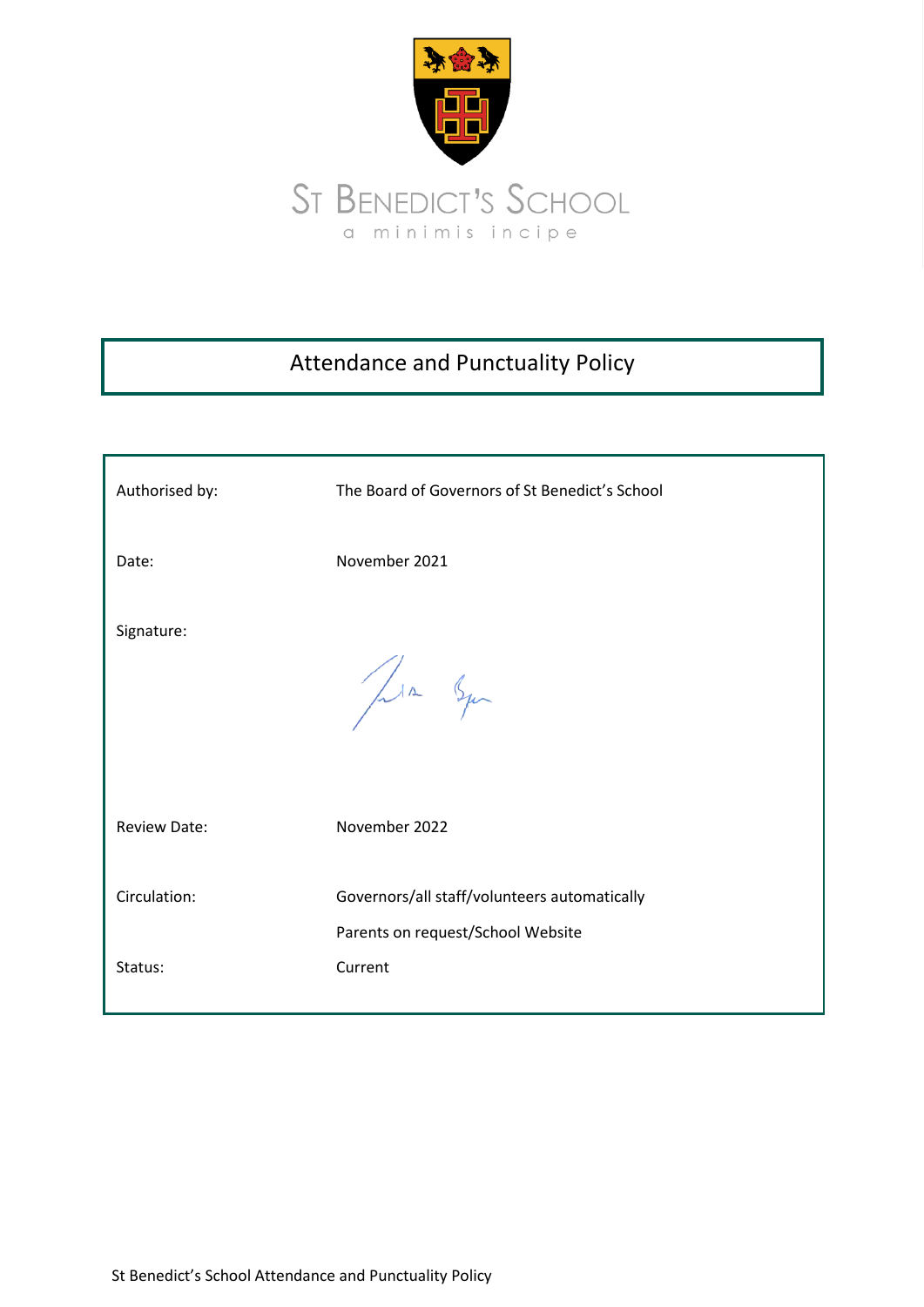#### **Contents**

# **PAGE**

<span id="page-1-0"></span>

| $\mathbf{1}$   |  |
|----------------|--|
|                |  |
| 3 <sup>7</sup> |  |
|                |  |
| 5 <sub>1</sub> |  |
| 6              |  |
|                |  |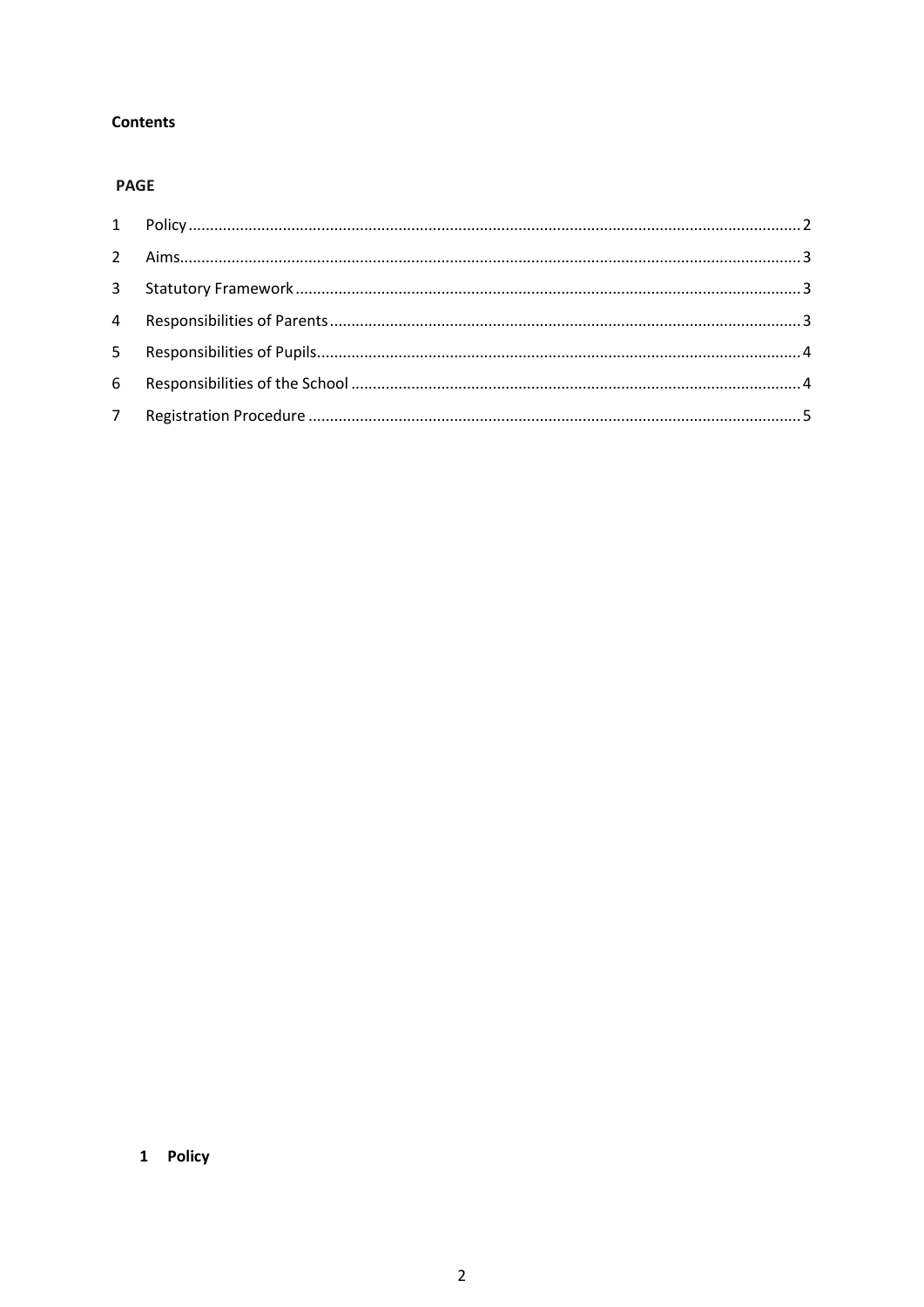For pupils to benefit fully from the educational opportunities provided by the School, they must have high levels of attendance and punctuality. Ineffective registration or poorly executed follow-up procedures can increase the risks of truancy and educational under-performance, which can negatively affect person or/and social development among pupils. A child going missing from school is a potential indicator of abuse or neglect or in itself may indicate that a pupil is at risk of significant harm. Consequently, attendance and registration arrangements are hugely important and must be seen to be regarded as such by pupils, parents and staff.

## <span id="page-2-0"></span>**2 Aims**

A key characteristic of a Benedictine School is 'Discipline of Daily Practice'. This recognises that all people but especially children benefit from a regular and ordered life. This policy therefore promotes high levels of attendance and punctuality of pupils at the School.

## <span id="page-2-1"></span>**3 Statutory Framework**

The legal framework governing school attendance is summarised in *School attendance: Departmental advice for maintained schools, academies, independent schools and local authorities* (2013), published by the Department for Education (DfE). The School also complies with guidance published by the Independent Schools' Inspectorate (ISI) and advice published by the London Borough of Ealing.

#### <span id="page-2-2"></span>**4 Responsibilities of Parents**

Parents with a child of compulsory school age have a legal duty to make sure that their child receives effective full-time education. Children must be in some form of education or training from the term after a child's fifth birthday up to their eighteenth birthday.

Parents are responsible for informing the school on any occasion when their daughter or son is unable to attend due to illness, or a medical appointment, providing the reason for their daughter or son's non-attendance. This should be done by emailing [attendance@stbenedicts.org.uk](mailto:attendance@stbenedicts.org.uk) or [jsattendance@stbenedicts.org.uk](mailto:jsattendance@stbenedicts.org.uk) or by telephoning 020 8862 2000 (SS) / 020 8862 2050 (JS). This should be done as far as possible in advance and at the very latest by 8.40am on the morning of the absence, by which time pupils must be on site.

Parents wishing to take their daughter or son out of school for exceptional reason, such as attending a funeral or wedding or religious observance, must seek authorisation for the absence from the School by writing to the Headmaster. The Headmaster will confirm whether the circumstances meet the definition of 'exceptional circumstances' for which leave of absence may be granted by the School. Where parents fail to ensure regular attendance, the School has a duty to contact Ealing social services, as a failure to enforce attendance is a safeguarding concern.

When parents/guardians are to be away from home overnight during term, they are required in the contract with the School to inform us of the name and contact number for a temporary guardian. This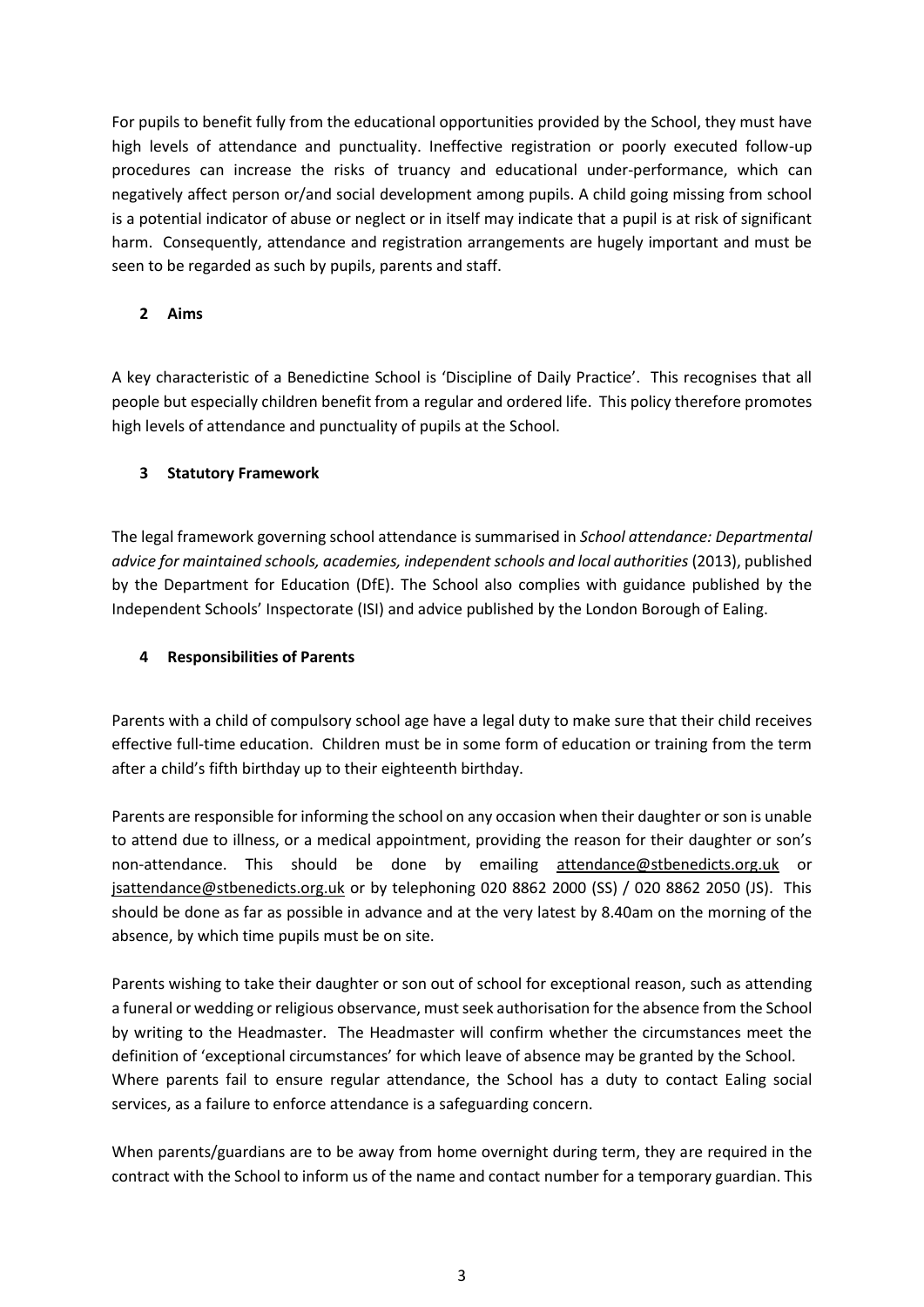information should be provided to the Form Tutor/Tutor, and should be copied to the relevant Head of Key Stage/Head of Year.

# <span id="page-3-0"></span>**5 Responsibilities of Pupils**

Pupils have a responsibility to attend school when they are fit and well and to arrive at school in time for registration (morning and afternoon) each day during term time.

If, for any reason a pupil needs to leave the School site during the School day, their parent must contact the Form Tutor/Tutor or the attendance email address in advance of this or their child must bring in a note from their parents requesting this absence and giving the reason why. This should be handed to their Form Tutor/Tutor during morning registration. The Form Tutor/Tutor or School Office will then update SIMS regarding the absence. The School Office will not allow any pupils/students to exit School during school time, without prior consent from the parents.

Failure to attend school regularly or punctually or failing to attend registration without good reason constitute breaches of the Code of Conduct and may lead to formal disciplinary action being taken.

## <span id="page-3-1"></span>**6 Responsibilities of the School**

The School has a responsibility for taking and maintaining an accurate School Register of all pupils twice each day throughout term time: once at the beginning of the morning session and once in the second (afternoon) session. Every entry in the School Register must be preserved for a period of three years after the date on which the entry was made. Likewise, a back-up copy of the SR will be retained for three years.

Academic staff in the Senior School also take registers of each academic lesson.

If a pupil/student is regularly absent for medical reasons such that attendance falls below 90%, the Head of Key Stage / Head of Year will generally ask for any further absences to be accompanied by a doctor's note or other medical evidence to support the absence.

The School will inform the LEA of any pupil who fails to attend school regularly without the School's permission.

The School will also inform the relevant LEA and/or Children's Social Care (CSC), as appropriate, immediately if:

- A single absence raises child protection concerns (see Child Protection and Safeguarding Policy)
- A pupil has any unexplained **unauthorised** absence.
- A pupil of compulsory school age is to be deleted from the school register when the next school is not known. In this last case, the School is required to report the circumstances, as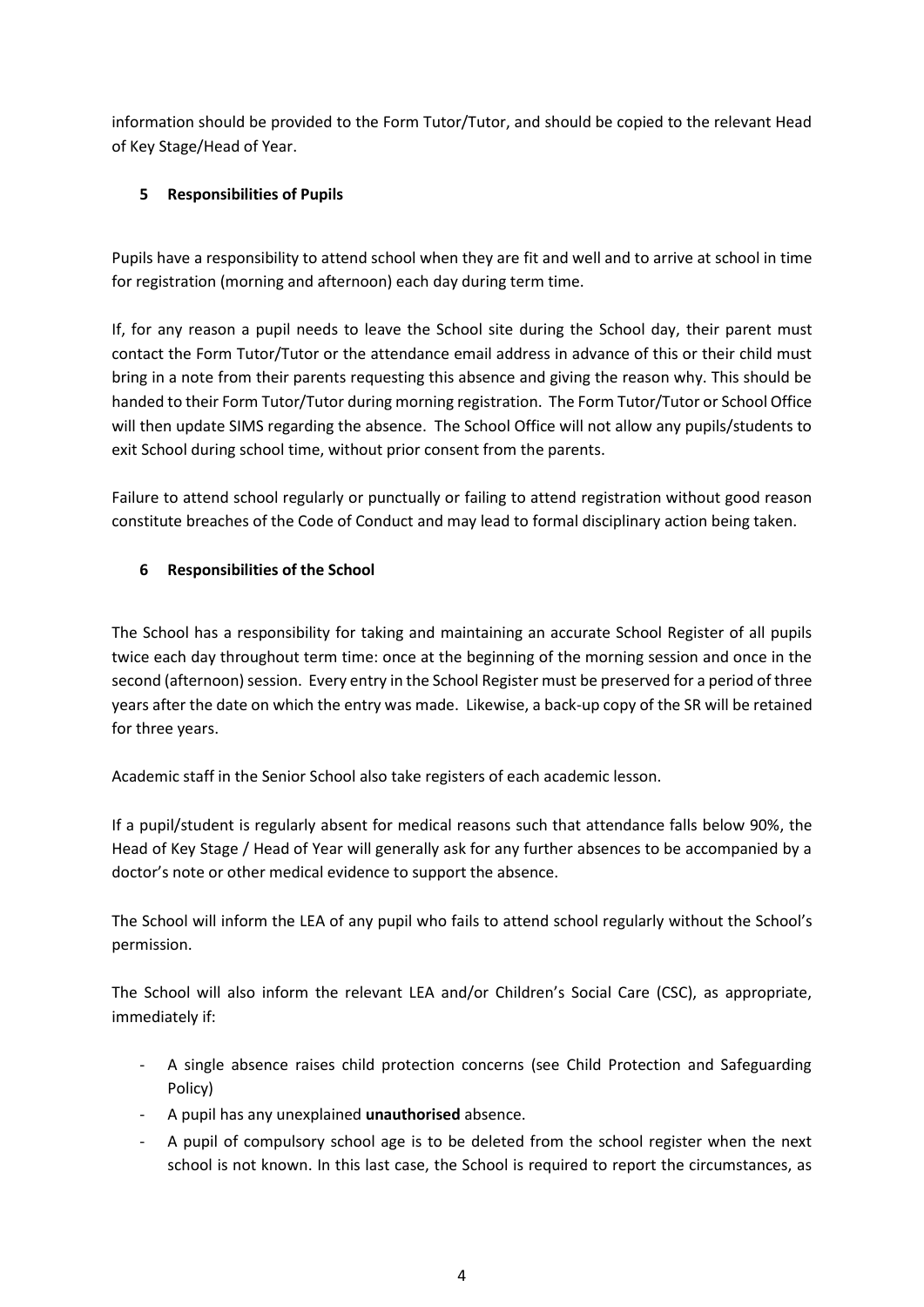soon as possible after the grounds for deletion are met, to the LEA in which the pupil lives and in any event before the pupil's name is deleted from the register.

## <span id="page-4-0"></span>**7 Registration Procedure**

The Form Tutors/Tutors have primary responsibility for registering their tutees in the morning and following up absenteeism and lateness. Form Tutors / Tutors / Subject Specialists will take the attendance register at the start of each session of each school day during the AM Registration Period and during the PM Registration Period.

In the morning, pupils should be at school by 8:30, so that they are punctual for morning registration at 8:40 in their Form Rooms.

- Pupils in Years R-6 (Reception Form 2) arriving late (after 8.40am) should go directly to the JS Reception.
- Pupils in Years 7-11 (Third Form Upper Fifth) arriving late (after 8.40am) should go directly to the SS School Reception and sign in there.
- Sixth Form students arriving late should enter via the Sixth Form entrance as normal but must register with the Sixth Form Administrator.

If there is no explanation for absence, a text will be sent to the parents by the School Reception in the morning, alerting them to their daughter or son's absence. If no contact is received from parents to explain the absence, a phone call will be made to the Parents, and if there is still no contact they will inform the Deputy Head. The Sixth Form Administrator will do this. The register for the morning session closes by 9am. Pupils and students arriving after this time will be marked absent for the am session.

The Deputy Head will contact parents within 24 hours, and ideally on the same day, if a pupil/student is missing without an explanation and if the parent has still not responded to the School.

Senior School Games registers are taken at 1.30pm by Tutors in form bases for pupils/students in Years 7-11. Sixth Form students are registered by their games teacher at the start of the games session.

For St Benedict's School the registration codes used are as follows:

**/** Present AM **\** Present PM **N** Absent with no reason yet provided

Absences related to School activities should be recorded as follows: **V** Educational Visit **P** Approved sporting activity **D** Approved on-site activity **S** Study Leave